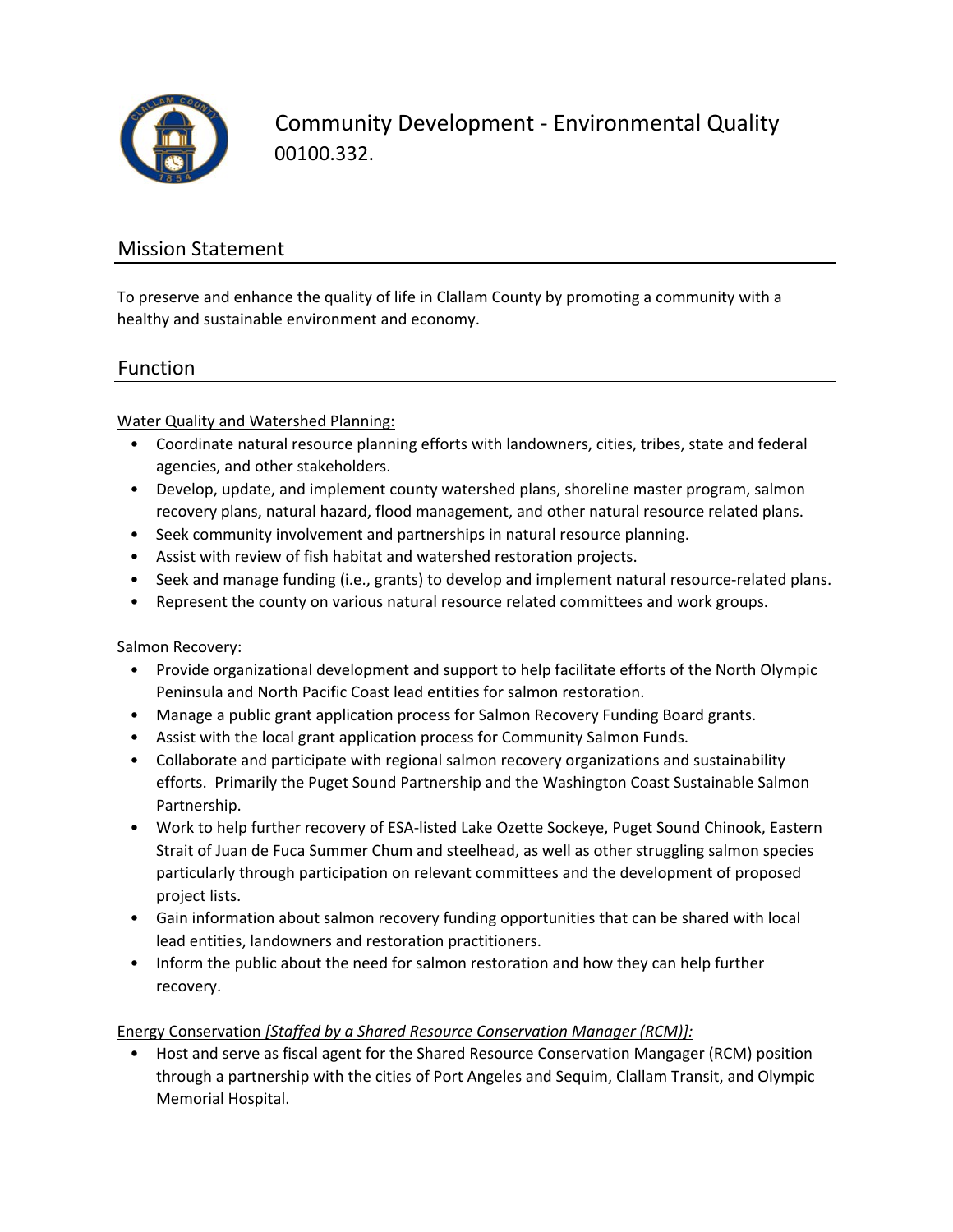- Carry out the provisions of RCM grant from the Department of Commerce and Washington State University Extension Energy.
- Works with management, facility operations, and building occupants to achieve long‐term conservation and reduction of utility expenses.
- Maintains and utilizes a facility utility database to identify opportunities for cost avoidance, resource conservation, and facility energy system upgrades.
- Conducts facility assessments for resource conservation opportunities. Facility Action Plans contain findings and recommendations. RCM works with appropriate management and staff to implement prioritized actions.
- Monitors program results, producing both administrative reports and staff engagement medium.
- Works with County management to give recognition to those specifically contributing to successes in resource conservation.

#### Nearshore Marine:

- Provide organizational development and support to help facilitate efforts of the Clallam County and North Pacific Coast Marine Resource Committees.
- Discover collaborative ways to improve shellfish harvest areas, protect marine habitat, support salmon and bottom fish recovery, and examine resource management alternatives.

#### Streamkeepers:

- Manage the county citizen‐based, volunteer watershed and stream monitoring program.
- Facilitate public involvement in stream monitoring and watershed stewardship through public outreach and training.
- Provide useful, credible data to local natural resource planners acting to protect and restore streams.
- Assist citizens, organizations, and governments in need of special monitoring services.

### Goals

- 1. Seek community involvement and partnerships to improve environmental quality for fish, wildlife and humans.
- 2. Assist in local efforts to restore habitat for salmon and other species.
- 3. Provide opportunities through volunteering to improve local knowledge of environmental conditions.
- 4. Assist in determining priorities for watershed and habitat restoration.
- 5. Monitor the effectiveness of watershed and salmon recovery projects.
- 6. Identify and take action to conserve energy and save tax dollars at public facilities.
- 7. Gather credible data to inventory and characterize watershed conditions.

|                                                   | 2009 Actual |       | 2010 Actual 6/30/11 Actual |
|---------------------------------------------------|-------------|-------|----------------------------|
| Dung. River Floodplain - Acquire/Restore (hours)  | $\ast$      | 453   | 169                        |
| Dungeness River Dike Setback Planning (hours)     | $\ast$      | 313   | 281                        |
| Shoreline Master Program Update (hours)           | $\ast$      | 1,177 | 811                        |
| <b>WRIA 18 Watershed Planning Support (hours)</b> | $\ast$      | 180   | 86                         |

## Workload Indicators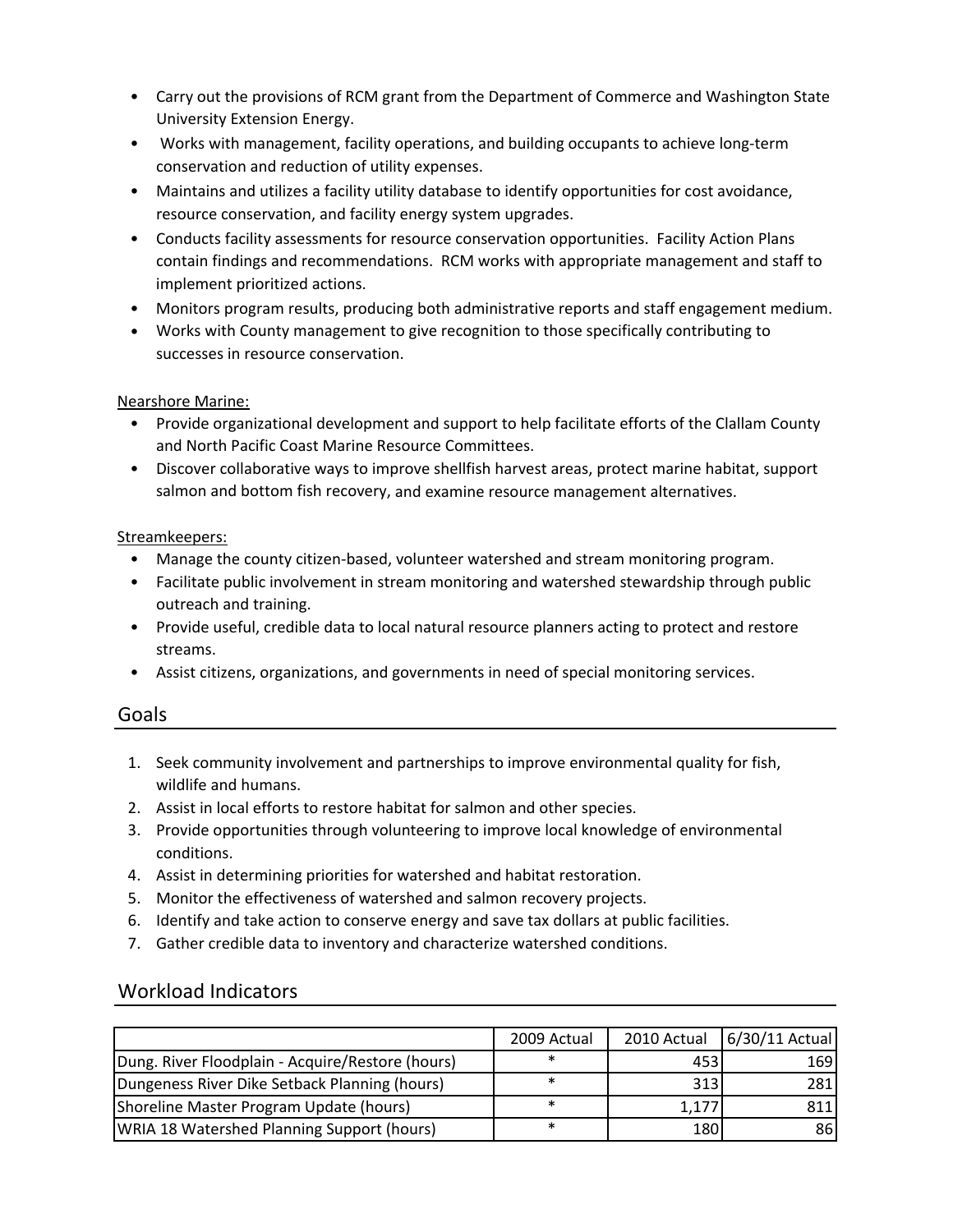| WRIA 20 Watershed Planning Support (hours)       | $\ast$ | 313            | 231            |
|--------------------------------------------------|--------|----------------|----------------|
| Clallam Co. Marine Resource Committee (hours)    | $\ast$ | 140            | 146            |
| N. Pacific Coast Marine Resource Comm. (hours)   | $\ast$ | 590            | 244            |
| N. Olympic Lead Entity-Salmon Recovery (hours)   | $\ast$ | 1,648          | 894            |
| N. Pacific Coast Lead Entity-Salmon Rec. (hours) | $\ast$ | 952            | 490            |
| Streamkeepers-Shoreline Management (hours)       | $\ast$ | 0              | 71             |
| Streamkeepers-Stormwater (hours)                 | $\ast$ | 256            | 75             |
| <b>Other Streamkeepers</b>                       | $\ast$ | 1,435          | 695            |
| Energy Conservation (shared position) (hours)    | $\ast$ | 646            | 959            |
| Other Environmental/Nat. Resources (hours)       | $\ast$ | 984            | 269            |
| Extra Help (e.g., salmon recovery, other (hours) | $\ast$ | 1389           | 985            |
| <b>Total Environmental Quality grants</b>        | 23     | 21             | 22             |
| Acreage at Dungeness River acquired              | 9.25   | 0              | 0.77           |
| Dungeness River decommission of properties       | 3      | $\overline{2}$ | $\overline{2}$ |
| Dungeness Dike Setback design stage meetings     | 35     | 12             | 6              |
| Shoreline Master Program Community Outreach      | 4      | 10             | 20             |
| WRIA 18 Watershed Planning Meetings held         | 20     | 20             | 10             |
| WRIA 19 Watershed Planning Meetings held         | 10     | 3              |                |
| WRIA 20 Watershed Planning Meetings held         | 18     | 15             | 6              |
| Development Of Flood Hazard Plan meetings        | 5      | completed      | completed      |
| C.C. Marine Resource Committee meetings held     | 11     | 12             |                |
| C.C. Marine Resource Com. member volunteers      | 429    | 351            | 205            |
| C.C. MRC oiled wildlife volunteers               |        | 90             | 128            |
| NPC Marine Resource Committee meetings held      | 9      | 12             |                |
| Streamkeepers:                                   |        |                |                |
| Volunteer logged hours                           | 5,010  | 5,271          | $* *$          |
| Volunteers on "Active" list                      | 188    | 142            | $***$          |
| Quarterly water-quality monitoring sites         | 46     | 44             | $***$          |
| Quarterly water-quality monitoring streams       | 18     | 21             | $* *$          |
| Quarterly bacterial monitoring sites             | 69     | 77             | $***$          |
| Quarterly bacterial monitoring streams           | 21     | 25             | $* *$          |
| Macro invertebrate sampling sites                | 13     | 17             | $**$           |

\*Indicator data not compiled in 2009.

\*\*Compiled at end of year.

# Grant Funding Sources

- 1. WA State Department of Fish and Wildlife, Nat'l Coastal Wetlands Conservation Grant
- 2. WA State Department of Fish and Wildlife, Marine Resource Committees
- 3. WA State Recreation and Conservation Office, Salmon Recovery Funding Board
- 4. WA State Recreation and Conservation Office, Salmon‐Lead Entity‐Fed. & St. Contracts
- 5. Environmental Protection Agency, Puget Sound Watershed Management Assistance
- 6. WA State Depart. of Ecology, Shoreline Implementation & Local Toxics Control Acct.
- 7. WA State Depart. of Ecology, Federal Coastal Zone Management
- 8. USDA Forest Service, Olympic National Forest
- 9. WA State Depart. of Commerce, Energy Policy Division, under the American Recovery and